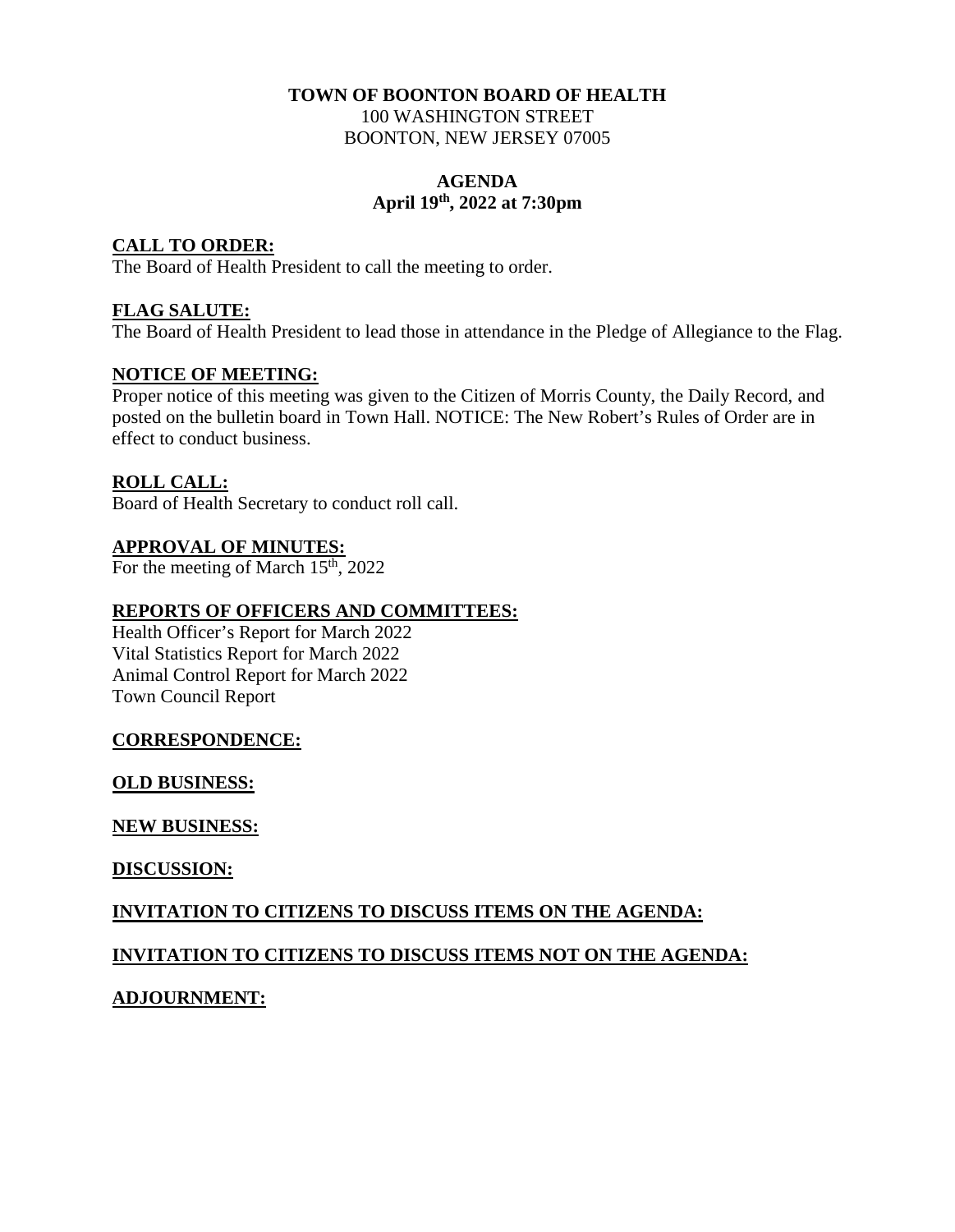#### **BOONTON HEALTH DEPARTMENT** OFFICE OF VITAL STATISTICS **MONTHLY REPORT FOR MARCH, 2022**

| ļ                                        |        |           |              |              |
|------------------------------------------|--------|-----------|--------------|--------------|
|                                          | # of   | Municipal | <b>State</b> | <b>Total</b> |
|                                          | copies | Amount    | Fees         | Received     |
|                                          | issued |           |              |              |
| <b>Death Certificates</b>                | 7      |           |              | 350.00       |
| <b>Birth Certificates</b>                | --     |           | --           |              |
| <b>Marriage/Civil Union Applications</b> | 3      | 9.00      | 75.00        | 84.00        |
| Marriage/Civil Union Certified           |        |           |              |              |
| Licenses                                 |        |           |              |              |
| State Fee - Burial permits               |        |           |              |              |
| <b>Fees Collected</b>                    |        |           |              | 434.00       |
| Less State Fees for Marriage             |        |           |              | 75.00        |
| Licenses                                 |        |           |              |              |
| Less State Fees (Burial)                 |        |           |              |              |
| <b>Voucher Amount to</b>                 |        |           |              | 359.00       |
| Lakeland Bank                            |        |           |              |              |
| <b>Total Number of Deposits</b>          |        |           |              |              |
| made during month                        |        |           |              |              |
| <b>EDRS Fees Digitally</b>               |        |           |              | 350.00       |
| <b>Collected (Death Certs)</b>           |        |           |              |              |
|                                          |        |           |              |              |
| <b>TOTAL FEES COLLECTED:</b>             |        |           |              | 434.00       |

## **Quarterly Report ((Marriage Licenses)**

| 1 <sup>st</sup> Quarter | Jan  | 832.00 | Feb | 433.00 | Mar   | 434.00 | \$1,699.00 |
|-------------------------|------|--------|-----|--------|-------|--------|------------|
| 2 <sup>nd</sup> Quarter | Apr  |        | Mav |        | June  |        |            |
| 3rd Quarter             | July |        | Aug |        | Sept. |        |            |
| 4 <sup>th</sup> Quarter | Oct  |        | Nov |        | Dec   |        |            |
| <b>Annual Total</b>     |      |        |     |        |       |        |            |

 $\rho_{\rm j}$